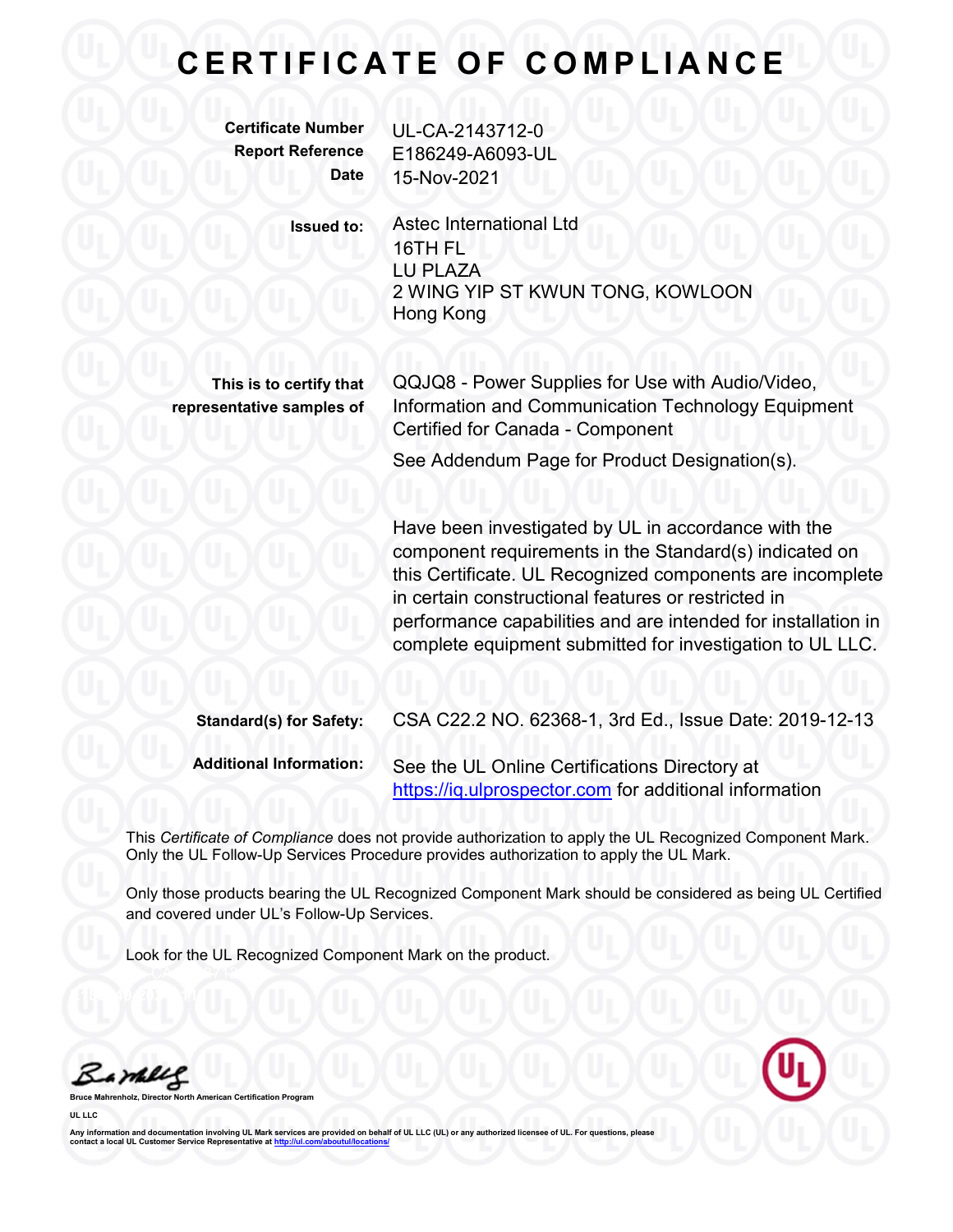Certificate Number UL-CA-2143712-0

Report Reference E186249-A6093-UL Date 15-Nov-2021

This is to certify that representative samples of the product as specified on this certificate were tested according to the current UL requirements

| Model                                                                                                           | <b>Category Description</b>   |  |
|-----------------------------------------------------------------------------------------------------------------|-------------------------------|--|
| LCC1200-28U-4XXX, where XXX may be any alpha<br>numeric character, symbol or blank that do not affect<br>safety | <b>Switching Power Supply</b> |  |
| LCC1200-28U-9XXX, where XXX may be any alpha<br>numeric character, symbol or blank that do not affect<br>safety | <b>Switching Power Supply</b> |  |
| LCC1200-28U-XX, where XX can be 4P or 9P                                                                        | <b>Switching Power Supply</b> |  |



Bruce Mahrenholz, Director North American Certification Program

UL LLC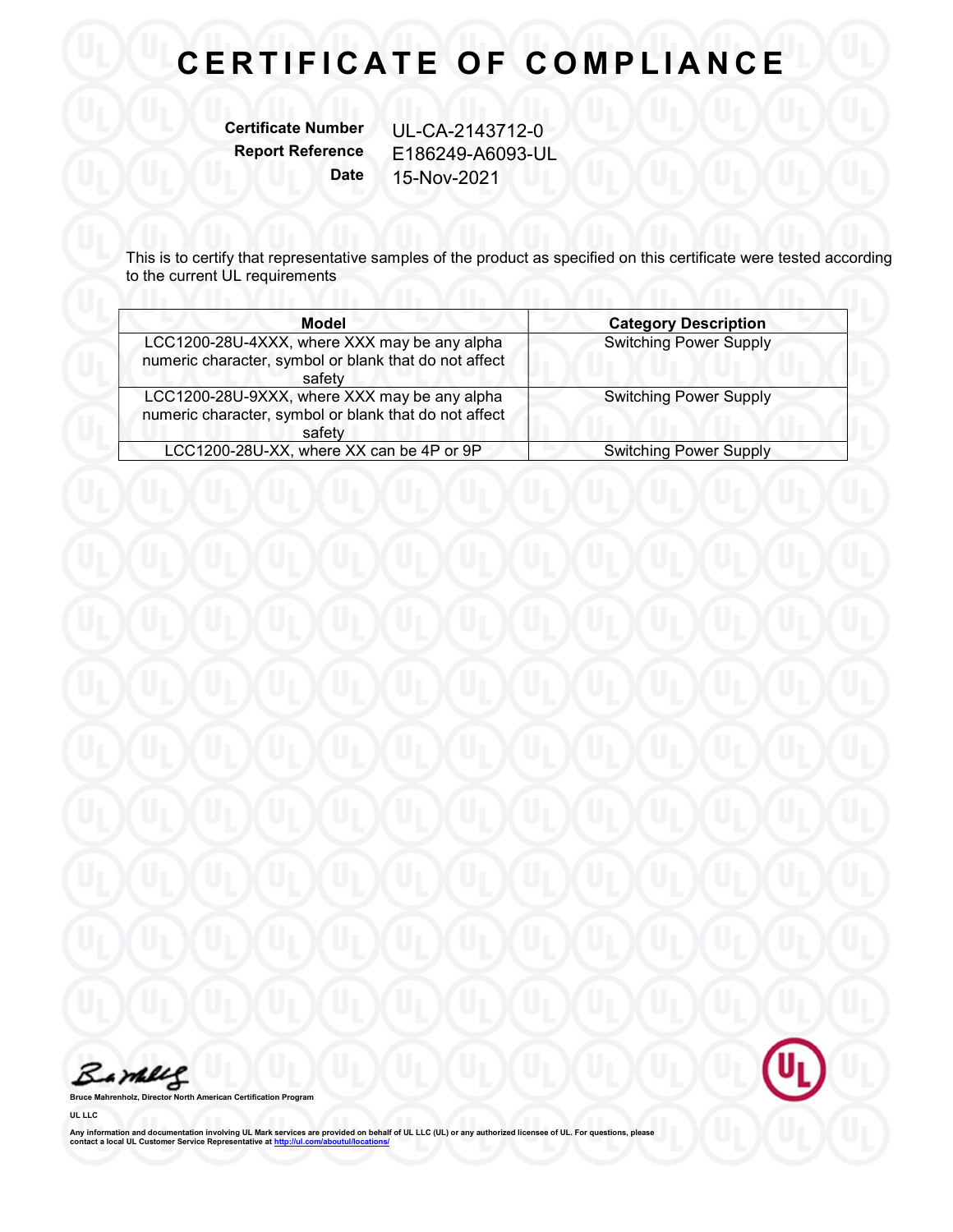Certificate Number UL-US-2152062-0 Report Reference E186249-A6093-UL Date 15-Nov-2021

> Issued to: Astec International Ltd 16TH FL LU PLAZA 2 WING YIP ST KWUN TONG, KOWLOON Hong Kong

This is to certify that representative samples of QQJQ2 - Power Supplies for Use with Audio/Video, Information and Communication Technology Equipment - Component

See Addendum Page for Product Designation(s).

Have been investigated by UL in accordance with the component requirements in the Standard(s) indicated on this Certificate. UL Recognized components are incomplete in certain constructional features or restricted in performance capabilities and are intended for installation in complete equipment submitted for investigation to UL LLC.

| <b>Standard(s) for Safety:</b> | UL 62368-1, 3rd Ed., Issue Date: 2019-12-13                                                             |
|--------------------------------|---------------------------------------------------------------------------------------------------------|
| <b>Additional Information:</b> | See the UL Online Certifications Directory at<br>https://iq.ulprospector.com for additional information |

This Certificate of Compliance does not provide authorization to apply the UL Recognized Component Mark. Only the UL Follow-Up Services Procedure provides authorization to apply the UL Mark.

Only those products bearing the UL Recognized Component Mark should be considered as being UL Certified and covered under UL's Follow-Up Services.

Look for the UL Recognized Component Mark on the product.

Barney

Bruce Mahrenholz, Director North American Certification Program

UL LLC